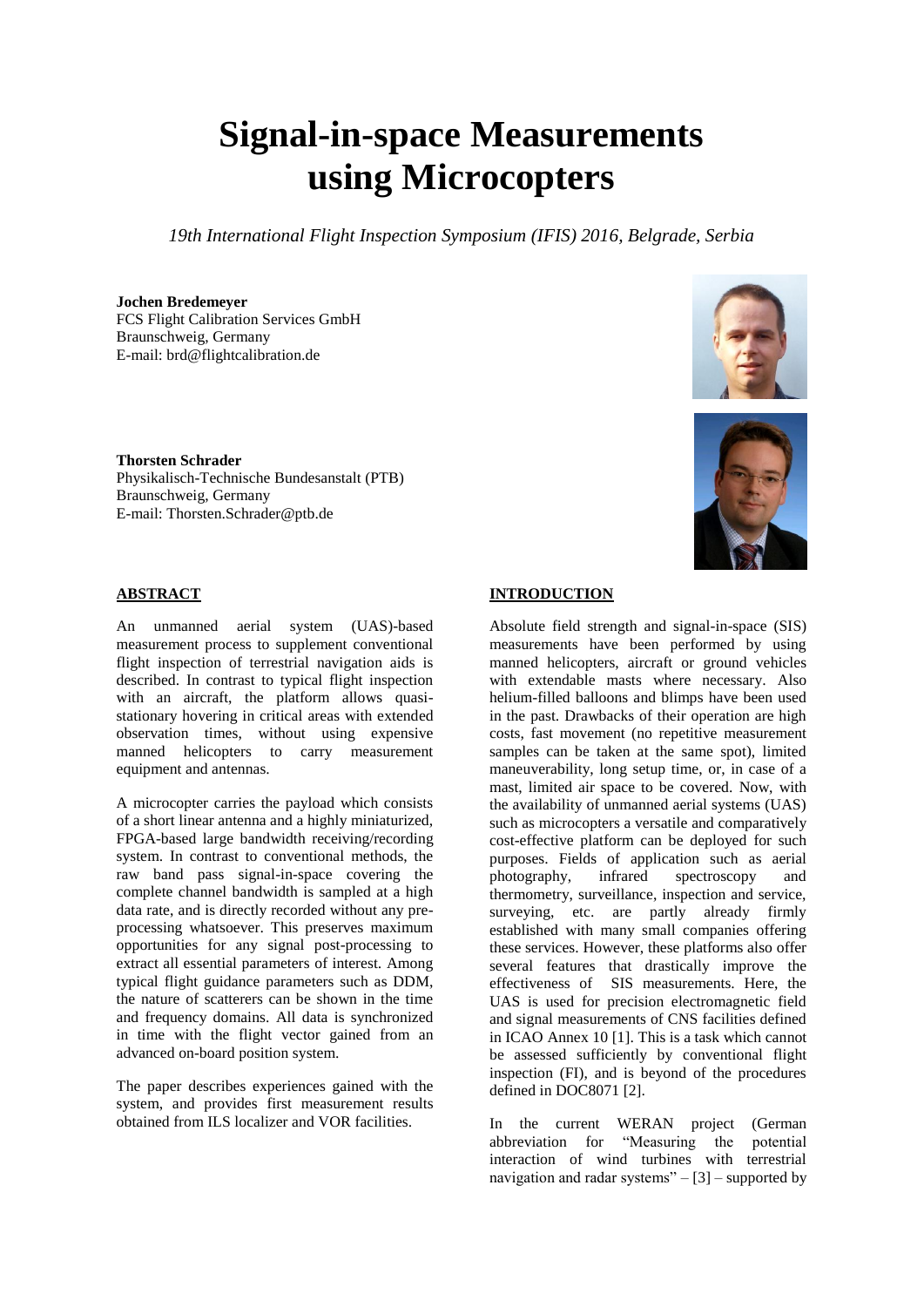the Federal Ministry of Economic Affairs and Energy on the basis of a decision by the German Bundestag [grant: 0325644A]), the potential interaction between wind turbines and terrestrial navigation / radar systems is investigated. The frequencies of interest span across the rather wide frequency range of 200kHz to 5GHz. The measurements presented in this paper were performed employing the measurement platform developed in the WERAN project.

## **DESIGN OF A MEASUREMENT SYSTEM**

Among the numerous design requirements for the microcopter (here: octocopter) designated "PTBee" (cp. Fig. 1, 2) a few stand out:

- smooth pre-planned and highly precise operation, also in adverse (e.g. windy) weather conditions
- Electromagnetic Compatibility (EMC) issues
- necessity to calibrate the receiving antenna factor
- various electrical requirements
- quick exchange of batteries

Electromagnetic Compatibility (EMC) issues were of particular importance. On the one hand, motor speed controller switching and high motor lead and battery currents have the potential to cause internal EMC problems such as affecting the magnetic sensor controlling the yaw angle, but also to cause interference with the fields to be measured, especially at frequencies up to a few hundred MHz. On the other hand, it is intended to fly in electromagnetically saturated environments, e.g. at airports or in the vicinity of a radar. Therefore, shielding against high power RF external sources is a basic requirement to protect the UAS itself. This shielding will also reduce inherent emissions from the UAS. Since payload weight and dimension is limited on all flying platforms, the shielding has to be of light weight. To reach the defined safety limits, all electronic instrumentation need to be encapsulated by the shielding, including motor controllers, flight and navigation controllers, data sampling/storage unit and batteries. To prevent overheating of the now internal electronics, a mesh shielding was designed that allows for some air flow. Another advantage of the mesh shielding is that the internal barometric pressure sensor of the UAS contributing to the height information relative to the ground level is not affected.



## **Fig. 1: Mechanical setup of the UAS with the battery tray opened**

A low-weight aluminum frame with top and bottom plates and with mesh inserts forms the outer body of the shielding that takes all of these conditions into account. The top plate also serves as mounting pad for the different sensing heads and the GNSS antenna. The inner part of the bottom plate can be unlocked and released, thereby providing access to the battery compartment. A quick exchange feature was designed for the shielded battery. The outer ring of the lower plate serves as support for the antenna of the remote-control receiver, the downlink for the flight status to be received by a smartphone application, and the uplink for a potential differential navigation correction signal. All input and output signal paths are filtered using narrowband band pass filters.



**Fig. 2: Photograph of electromagnetically shielded octocopter.**

#### **PRECISION NAVIGATION USING RTK**

The navigation capabilities include a state-of-theart NovAtel OEM615 global navigation satellite receiver [4] (GNSS: GPS+EGNOS, GLONASS) and ground differential correction transmitter to enable precise localisation of the UAS. Platform stability is granted by hybridization of GNSS with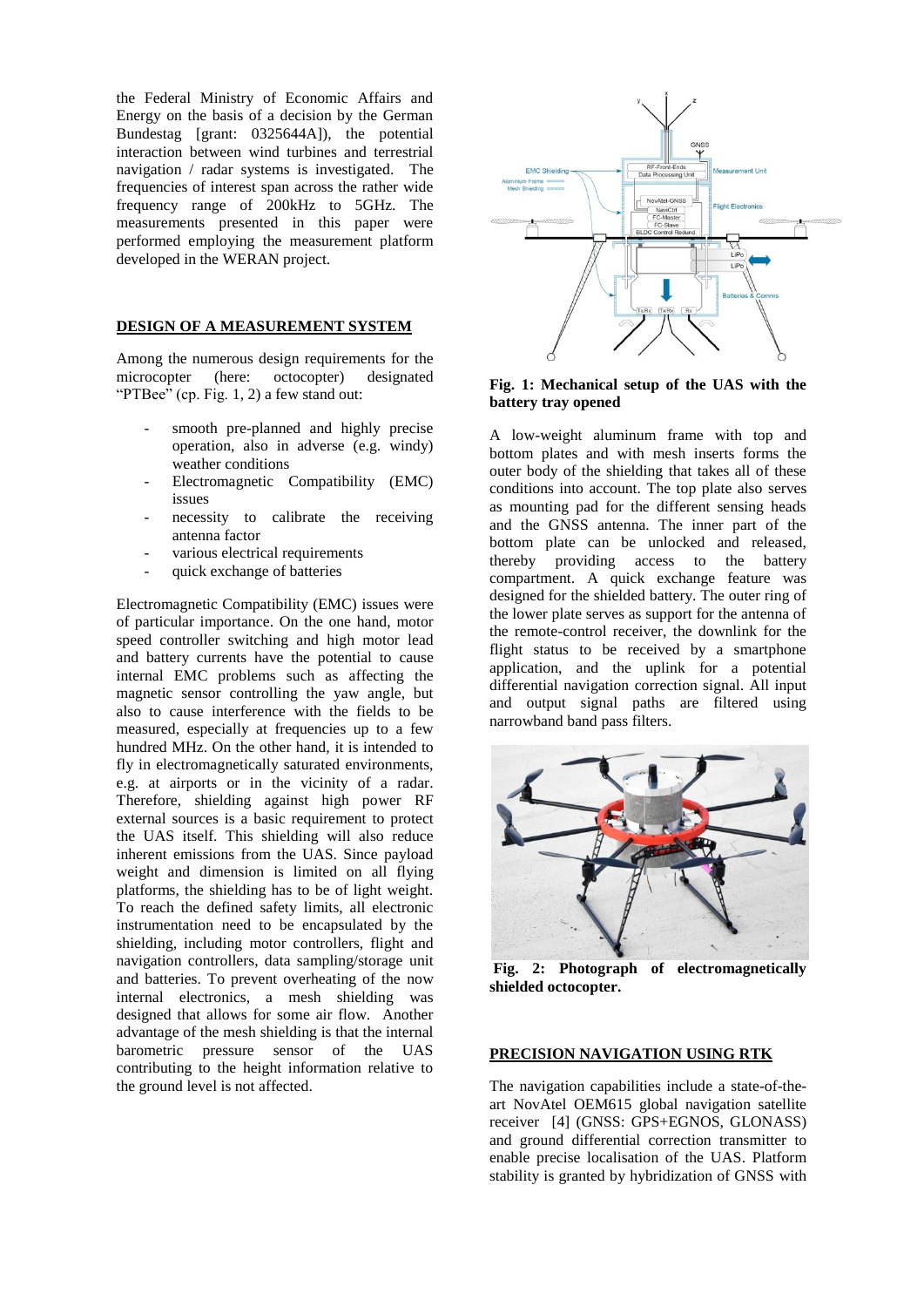motion and rotation sensors of an inertial navigation system (INS). This forms a real-time kinematic (RTK) capability at a sensor update-rate of 20Hz that controls the eight rotors.

A major advantage of such UAS is their ability to approach predefined waypoints (WP) (cp. Fig. 3), a point in space (WGS84 format horizontally and height above ground), and to trigger some action when the WP has been reached. A software tool [5] uses geo-referenced satellite images as maps to define the WPs. Once defined, the WP data is transmitted to the UAS with all necessary parameters such as horizontal and vertical (ascending/descending) speed, waypoint radius (WPR), dwell time at the waypoint, steering of the UAS towards a fixed cardinal direction or towards one or a set of predefined points of interest (POI). After the automatic start procedure, the microcopter moves to the first WP. The predefined WPR between 1 m and 10 m determines the region in space around a WP, where the navigation controller assumes that the given waypoint has been reached.





During its operation the UAS transmits the current position of the UAS including the altitude above ground, the time stamp, and the validity of the measurement data using another radio link. This flight log data can be displayed in real-time on an Android-based smartphone, for which an application has been written.

## **SIGNAL RECEPTION AND PROCESSING**

## **RF front-ends and antennas**

A variety of linear antennas has already been developed for different frequencies and applications. For simplicity, the radiation pattern of each antenna should be as close as possible to an ideal, electrical short, linear antenna [7]. Since the radiation pattern is not ideal, a model for real antennas has been developed. The signal of the

real antenna is modelled as a superposition of the signals of an ideal isotropic and an ideal linear antenna. The parameters for this model are again determined through calibration in a known electrical field.

At a later stage it is intended to measure the field strength of three probes where each probe is sensitive for one field component in an orthogonal system. Hence, the data processing unit is capable to sample up to three received signals at full coherence. This allows to calculate the electrical field vector. Consequently, scalar or twodimensional measurements are also possible.



**Fig. 4: Block diagram of the RF frontend.**

For the various CNS radio bands different RF frontends can be connected to the data processing unit in a modular fashion using the same electrical and mechanical interface (Figure 4).

## **Signal processing**

The RF signal is amplified, filtered and downconverted to an intermediate frequency (IF) using a local oscillator (LO) signal from the data processing unit. The IF signal is then filtered by a Surface-Acoustic-Wave (SAW) filter to suppress undesired mixing products and adjacent RF channels. The IF signal is sampled and stored by the data processing unit using a fast analog-todigital converter (ADC) and a solid-state disc (SSD) as mass storage device. All further signal analysis that is required to demodulate the signal's content is performed in post-processing using software-define radio (SDR) algorithms after the data has been copied from the SSD. Working on the raw band pass samples allows a maximum of flexibility to derive the relevant information from the signal-in-space. This post-processing is<br>performed through specific algorithms through specific algorithms implemented in the C++ language.

An embedded processor hosted on a FPGA-based design manages the data streams from various sources. Fully time-synchronized position information is obtained from the RTK and recorded as well.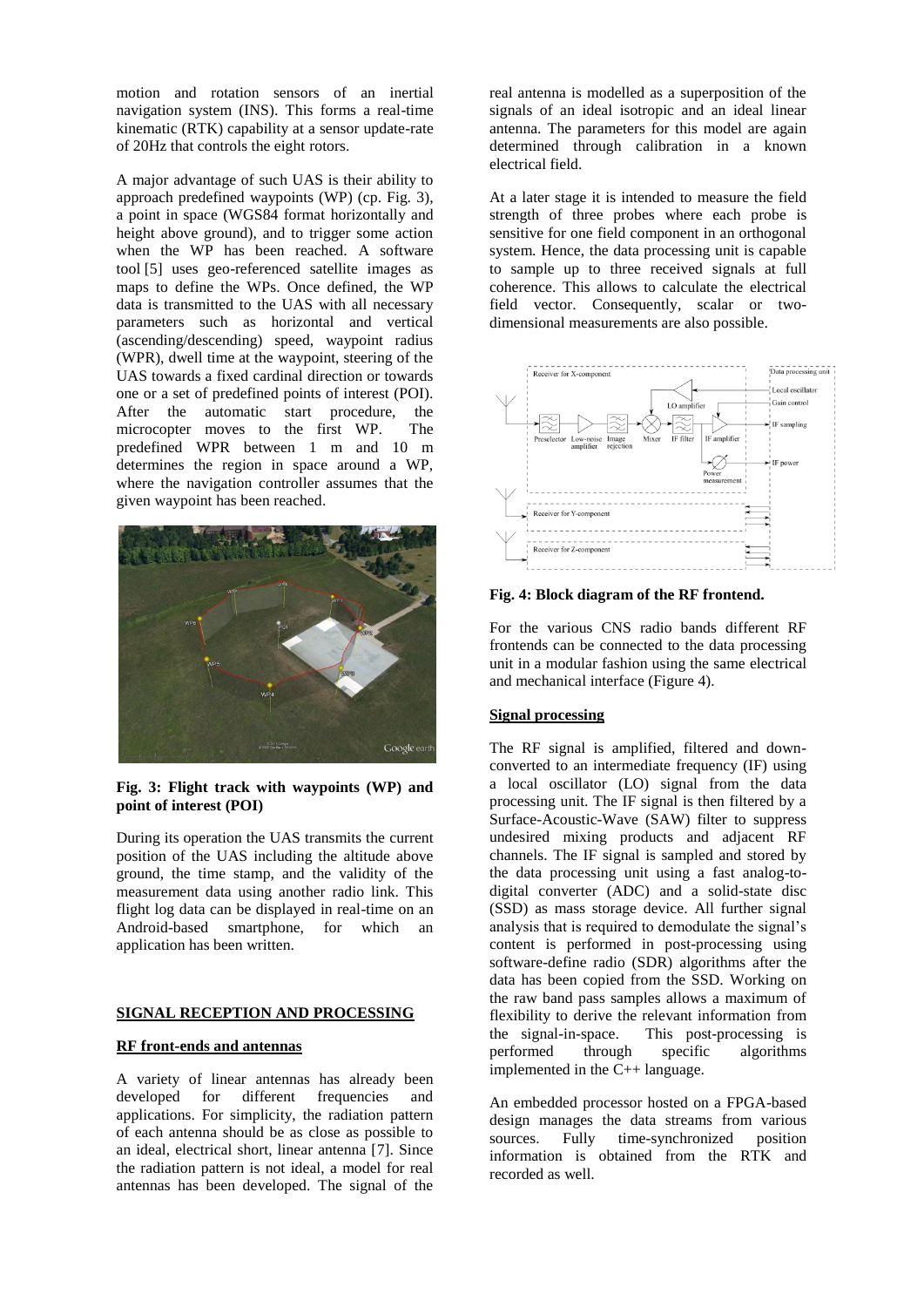To ensure a high dynamic range a digital automatic gain control (AGC) drives variable gain amplifiers (VGA) in the IF section. Highly integrated amplifiers are used for the receiver providing sufficient overall gain, low noise figure, and high bandwidth. The entire system is fully phase-coherent: A single, stable crystal oscillator drives all frequency-dependant components such as ADC clock and LOs.

### **Undersampling technique**

According to the Nyquist criterion the sampling frequency needs to be twice the signal bandwidth to prevent aliasing:

$$
f_{\rm S} > 2\Delta f \tag{1}
$$

Undersampling corresponds with the use of a sampling frequency which is less than the highest frequency present in the signal. In Figure 5 (taken from [5]) this principle is illustrated in the frequency domain. Signals below  $0.5f<sub>S</sub>$  are located in the so-called first Nyquist Zone (NZ), see (A). Sampling these signals preserves their original carrier frequency. The number of NZ increments by every  $0.5f_s$ . Frequencies higher than half the sampling rate are folded back into the 1st NZ. Hence, a signal located in any higher NZ will give an image in the first NZ (B, C). No signal information is lost except for the value of the original carrier frequency f<sub>C</sub>. An additional frequency reversal occurs if signals are located in even Nyquist zones (B).

If equation

$$
f_S = \frac{4f_C}{2NZ - 1} \quad (2)
$$

Applies, then the image of  $f_c$  is safely placed in the center of the first NZ (=  $0.25$  f<sub>S</sub>) [6].



**Figure 5: Nyquist zones and frequency translation [6]**

The primary function of an anti-aliasing filter is to ensure that the band of sampled signals must not overlap any multiple of  $f_S/2$ , i.e. it is limited to a

unique Nyquist zone. For this purpose, a steep SAW band pass filter is placed in the receiver's IF section. The ILS LOC/VOR RF frontend offers a 70MHz IF. After further amplification on the digitizer board, this signal is then initially sampled at 95MHz. This converts the IF into the second NZ, resulting in an image in first NZ at 25 MHz. A chain of FIR (Finite Impulse Response) decimation band pass filters inside the FPGA then reduces the sampling rate dramatically by the factor of 54, but finally it remains well above twice the channel bandwidth of VHF navigation facilities (<25 kHz) when stored on the SSD.

## **FLIGHT TESTS AND RESULTS**

First tests were performed to receive VHF RF channels using a single horizontally polarized short dipole as shown in Figure 9.

# **ILS LOC**

At Braunschweig airport (EDVE) trials to receive the ILS 2F-localizer were performed. These flights took place while hovering above the threshold of runway 26. Since the raw band pass signal is recorded, the specific signal contents of course and clearance components can be shown separately. As an example, the LOC frequency spectrum at high resolution at a specific point in flight time for both signal components is shown in Figure 6. A sliding window over the band pass signal defines the number of ADC samples that feed a Short-Time Discrete Fourier Transformation (STDFT) that visualizes the spectrum.

On centerline the CRS signal is significantly stronger than CLR (ratio >20dB, height dependant), therefore signal-to-noise ratio of CRS is also higher which can be read from the curves.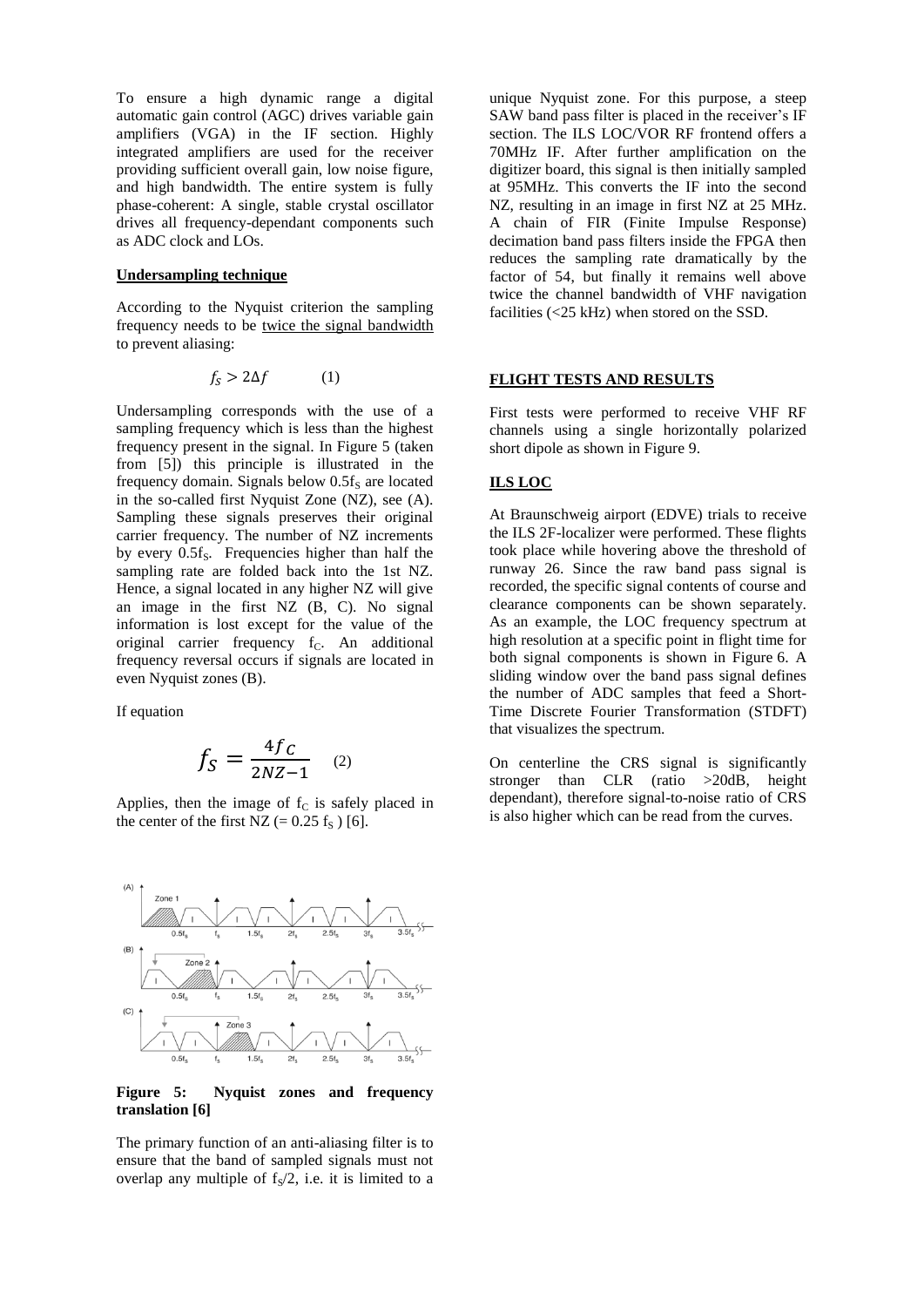

**Figure 6: Spectrum of Localizer Course and Clearance gained from band pass signal**

In the time domain, the DDM can be derived from the band pass signal by simply demodulating the 90Hz and 150Hz tones using appropriate SDR algorithms.

During a hovering maneuver perpendicular to the centerline at threshold 26 the computed DDM of the right half sector (mod.  $150\text{Hz} > \text{mod. } 90\text{Hz}$ ) is given by Figure 7. The left Y-axis gives the displacement angle of the microcopter position against centerline (purple curve), whereas the right Y-axis depicts the DDM.



**Figure 7: Unfiltered raw DDM of right half sector during hovering flight at THR perpendicular to centerline**

A non-linear increase of the raw unfiltered DDM (green) curve can be observed since the flight path was perpendicular to the centerline and not a part of an orbit.

## **Doppler VOR**

Using the data gained from microcopter flights, also radiations from VOR facilities can be assessed showing a large amount of details that conventional flight inspection cannot provide.

In case of a Doppler VOR, it is now possible to fully separate the signals from the center antenna (30Hz AM reference) and the sideband antennas (SBO, 30Hz FM azimuth dependant).

The SBO signal will be analyzed by measuring the frequency deviation of the 9960Hz carriers. As well known, a full 360° turn of the SBO gives one period of a 30Hz oscillation. In Figure 8 the Xaxis of the diagram has 50 time slots which corresponds to current DVOR facilities in Germany that have 50 sideband antennas. Within these time slots, the application of the STDFT results in the FM frequency deviation up to 480Hz (left Y-axis) and the amplitude (right Y-axis). Actually, Figure 8 shows a reference curve with a synthesized VOR signal in a lab, which is done for calibration purposes. The 30Hz tone curve deviates from a perfect sine since the number of samples per time slot and therefore the resolution of the STDFT is limited (here: ~1200). Over the period, the amplitude reveals some variances within 0.5dB. This is also due to the resolution limitations across the very short slot observation time of  $1/(30*50)$ sec = 0.67msec.



**Figure 8: VOR 30Hz SBO frequency deviation in 50 time slots**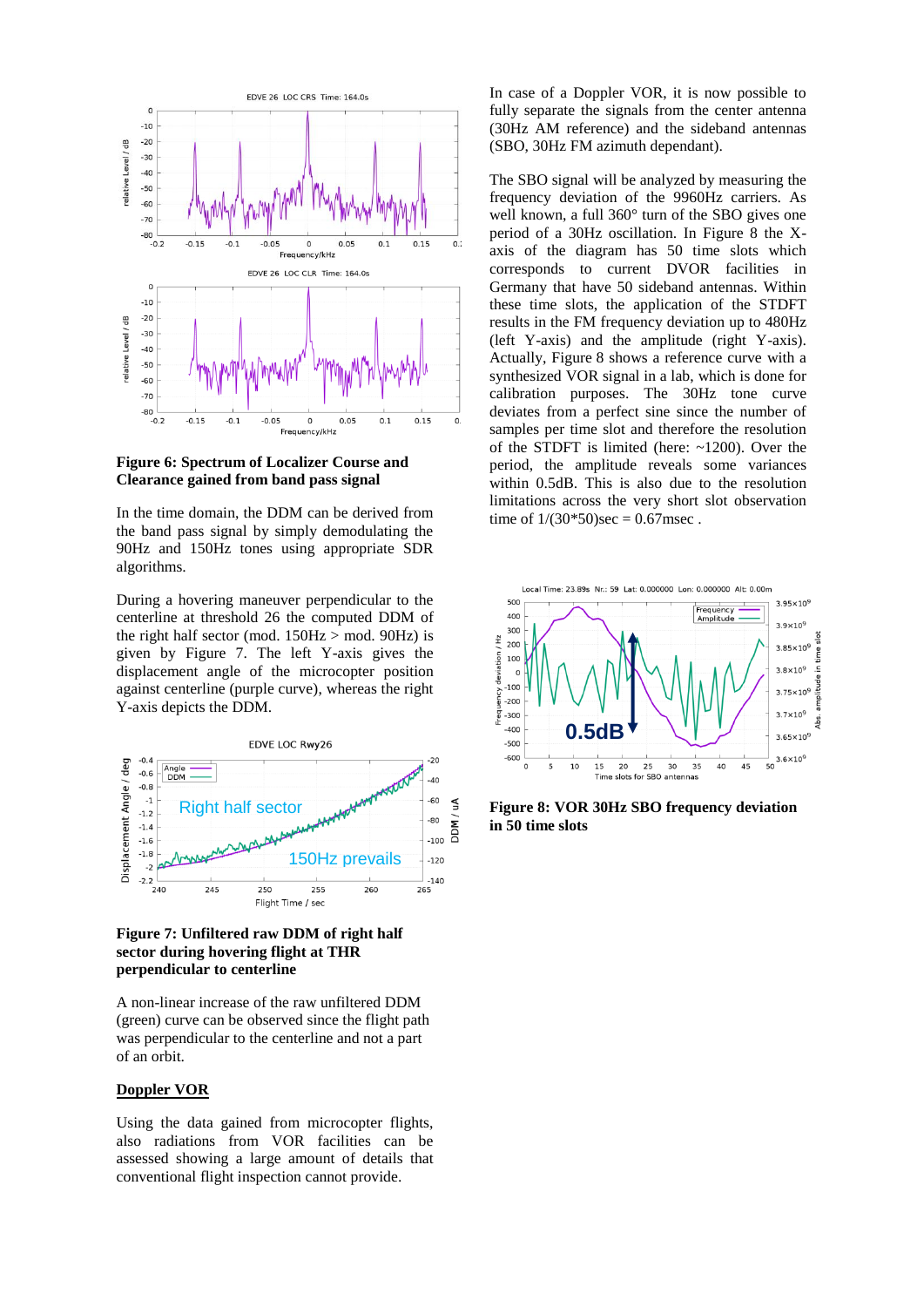

**Figure 9: Reference measurement on ground close to DVOR HLZ**

Next, a real signal-in-space of 'DVOR Hehlingen' (HLZ) was recorded on the ground close to the transmitter as shown in Figure 9.

During a 30Hz period, the SBO radiation takes place from the different antenna positions above the counterpoise. A significant variation of the field strength over one full rotation is expected. This behavior is shown in Figure 10: The signal strength varies over roughly 6dB and reveals two significant maxima and minima. In fact, the diagram shows an overlay of the Lower sideband and the Upper sideband antenna. So there are always two opposite antennas which have nearly the same radiation characteristics from the receiver's point of view.



**Figure 10: Characteristic Doppler shift and level of DVOR SBO antennas on ground**

Even more interesting is the course of the 30Hz tone derived from the frequency deviations. A significant distortion becomes apparent in this unfiltered view (purple curve). The time slots are not synchronized to the antenna numbers, and within one time slot not a single SBO antenna but

a mixture of two of them is active due to the SBO blending modulation. But it can be clearly observed that the increase and the decrease of the frequency deviation within 480Hz does not consist of monotone steps. From one slot to another, instead alternating step-ups and step-downs are present in the unfiltered curve. Applied to numerous succeeding pictures of the 30Hz Doppler rotations, comparable to a motion picture, these diagrams always show the same characteristics.

However, in a navigation receiver the 30Hz tone that must be precise in phase will be reconstructed by band pass filtering to ensure the well-known DVOR performance.

These VOR measurements in the lab and on ground provide an overview of the expected performance, before some more degrees of freedom are introduced by the hovering octocopter platform. These measurements were subsequently carried out in the surrounding of DVOR HLZ. In Figure 11 the received center antenna signal level (purple, left Y-axis) and the flight altitude (WGS83, right Y-axis) over flight time at a specific point (constant radial) is shown during the octocopter ascent. At 120sec, a significant level variation becomes visible. These notches are due to the vertical pattern of the DVOR center antenna over the counterpoise and terrain. An example of the already introduced switching behavior of the SBO antennas at free line-of-sight to the DVOR is given by Figure 12. Frequency and amplitude curves show similar characteristics as already seen on the ground (cp. Fig. 10).



**Figure 11: DVOR signal level of vertical octocopter flight**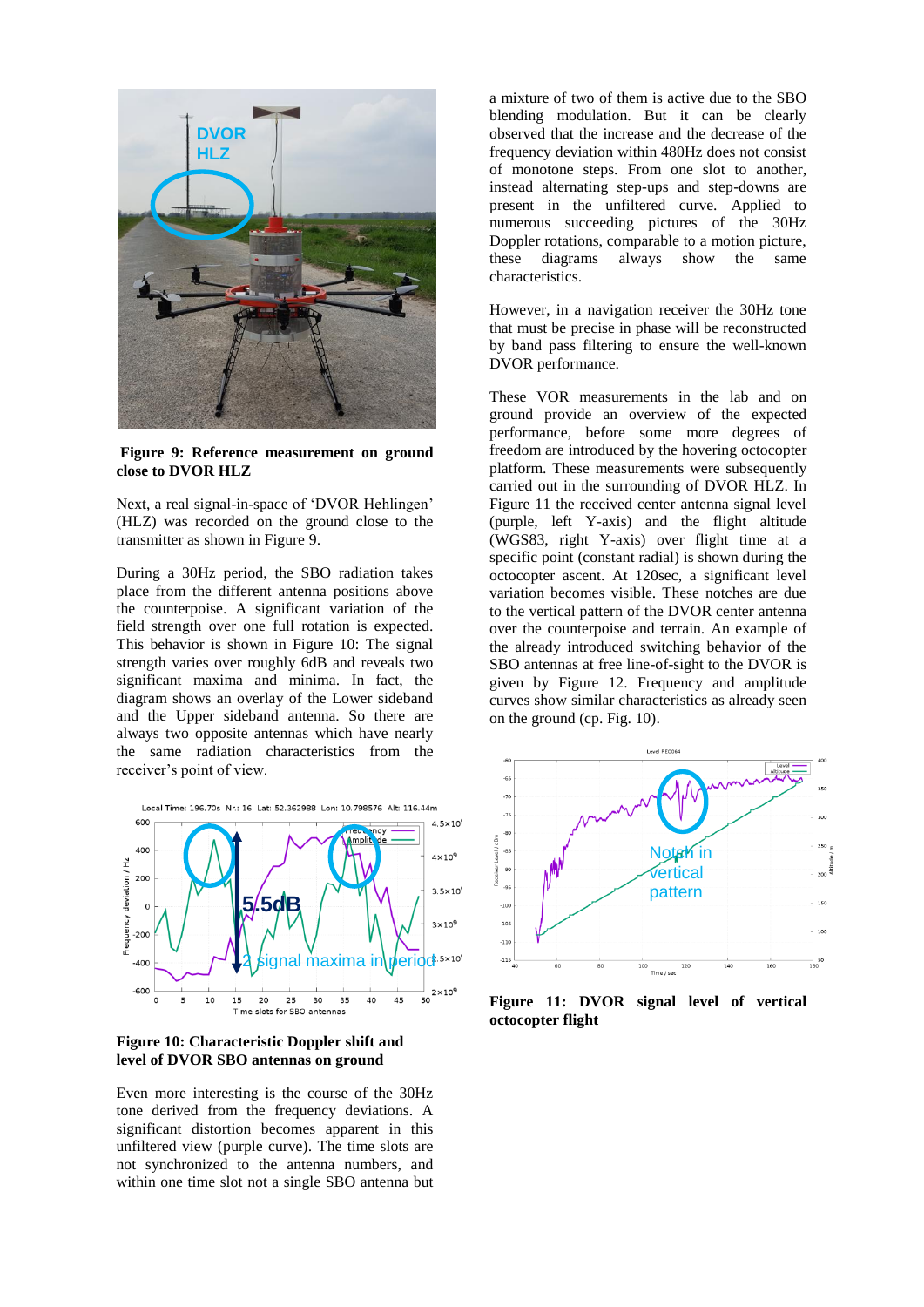

**Figure 12: SBO switching as signal-in-space during octocopter flight**

Moving the octocopter to a position where the Fresnel zone of free space radiation is affected by a rough edge (forest), some anomalies occur in the signal-in-space as shown by the frequency deviation diagrams: In Figure 13 the Doppler frequency steps (purple) vary much more from the known course in free space or on ground. Especially in slot 25, a strong positive frequency step (marked) to +250Hz occurs. Simultaneously, there is a significant decline in signal amplitude, so that the overall dynamic increases to 8.5dB, compared to 4.5dB in Figure 12.

As more of these anomalies occur in numerous succeeding 30Hz Doppler rotations, the more the phase is affected and slightly shifted. This will eventually contribute to a bearing error as experienced by an aircraft using the DVOR for navigation.



**Figure 13: Anomalous SBO switching received in some slots due to multipath propagation**

All in all, this shows the complexity and the differences in radiation of the single SBO antennas of a Doppler VOR.

It is the purpose of this new measurement equipment to reveal these signal-in-space anomalies which in turn will for example allow to precisely locate the nature of the source of a Navaid's signal degradation.

# **GBAS**

As the receiver is suitable for VHF navigation band, a useful application may also be the measurement of the GBAS signal-in-space. Just for testing purposes, the transmitter at Braunschweig airport (117.95MHz) was recorded as a band pass signal. Using the STDFT, a spectrum of the signal around the center frequency was computed that is shown in Figure 14. Since the GBAS transmission is time-slotted (16 slots/sec) and the observation time for the spectrum was 1sec, the result for one specific slot may vary. Existing data can be used to synchronize the beginning of a time slot with demodulated D8PSK contents, but this was not done for this paper. Future application may derive the absolute field strength and the bit error rate at specific positions in air space.



**Figure 14: IF spectrum of GBAS during octocopter flight**

## **CONCLUSIONS**

A new method based on a UAS octocopter platform was introduced to measure the signal-inspace of Navaids and GBAS. The successful, technologically highly challenging design and integration a small commercially available UAS with an FPGA based high bandwidth multichannel recording system, calibrated antennas, high-performance receivers and the design elements necessary to operate the octocopter in the vicinity of wind turbines and NAV or radar systems provides a so far unknown high level of insight into RF signal behavior and propagationrelated interaction with the topographic context of the ground installation. Due to their small size and hovering capability such systems are well suited to supplement conventional flight inspection. Especially where prolongued observation times of the SIS are required and/or conventional aircraft are unable to reach the measurement positions of interest, the UAS described will allow to obtain the relevant data.